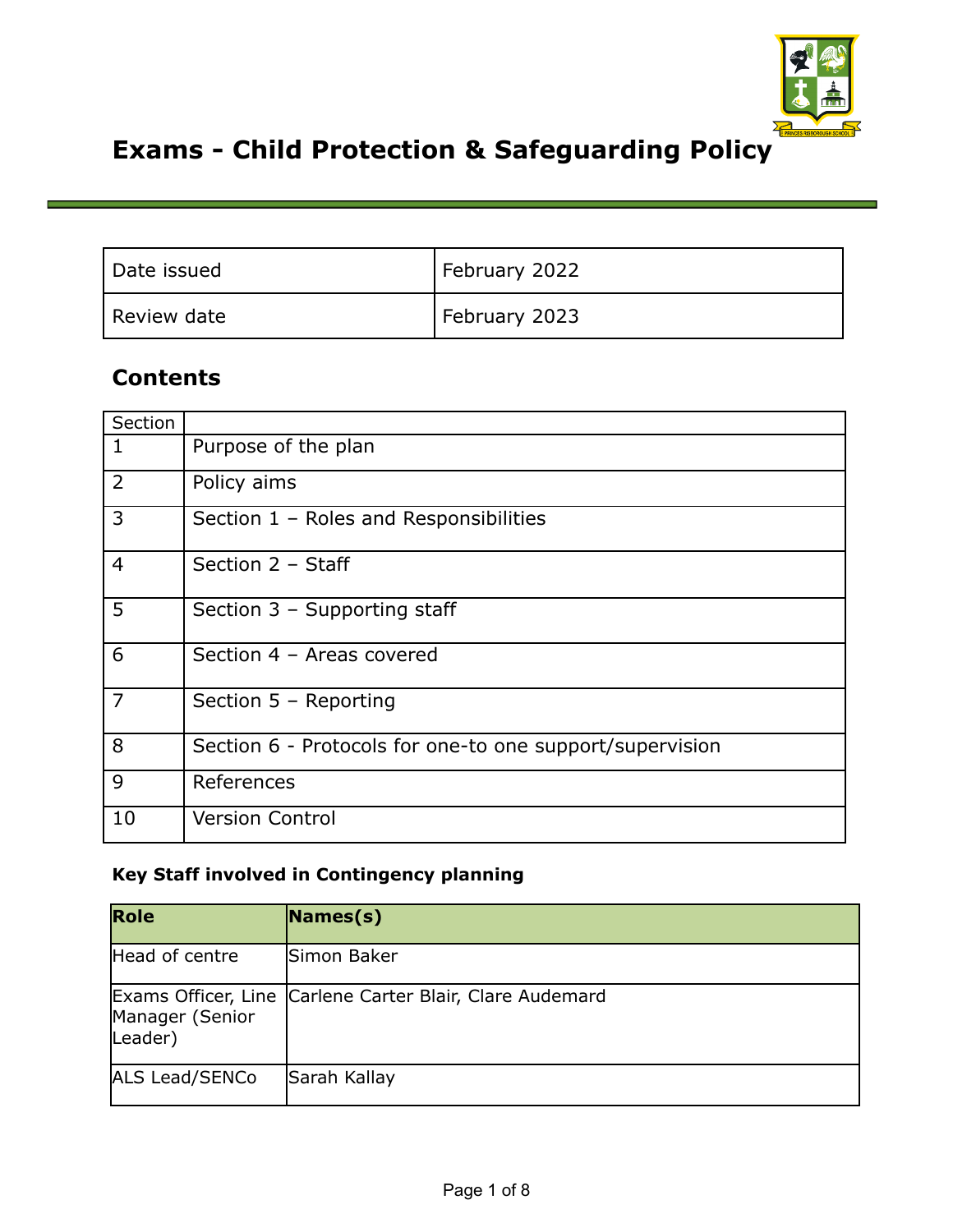| Senior Leader(s) | Vincent Forshaw, Clare Audemard, Ali Tuffin, Mark Instone, Mike |  |
|------------------|-----------------------------------------------------------------|--|
|                  | Durose, Kath Cheetham, Lowri Puttick                            |  |
|                  |                                                                 |  |

#### **1. Purpose of the policy**

This policy details how the Princes Risborough School, in relation to the management, administration and conducting of examinations and assessments, ensures that the moral and statutory responsibility to safeguard and promote the welfare of children is met.

The policy also details how staff are trained and supported to be alert to, and report, the signs of abuse and neglect and how they will follow centre procedures to ensure that children receive effective support, protection, and iustice.

The procedures contained in this policy apply to all staff associated with the management, administration and conducting of examinations and assessments at the Princes Risborough School.

#### **2. Policy aims**

- To provide all exams-related staff at the Princes Risborough School with the necessary information to enable them to meet their safeguarding and child protection responsibilities
- To ensure consistent good practice
- To demonstrate the commitment with regard to safeguarding and child protection to students, parents/carers and other partners when taking examinations and assessments at the Princes Risborough School
- To contribute to the wider centre Child Protection and Safeguarding Policy

## **3. Section 1 – Roles and Responsibilities**

#### **Designated safeguarding lead (DSL)**

The DSL and any deputies will take lead responsibility for child protection and safeguarding in relation to examinations and assessments. The DSL will offer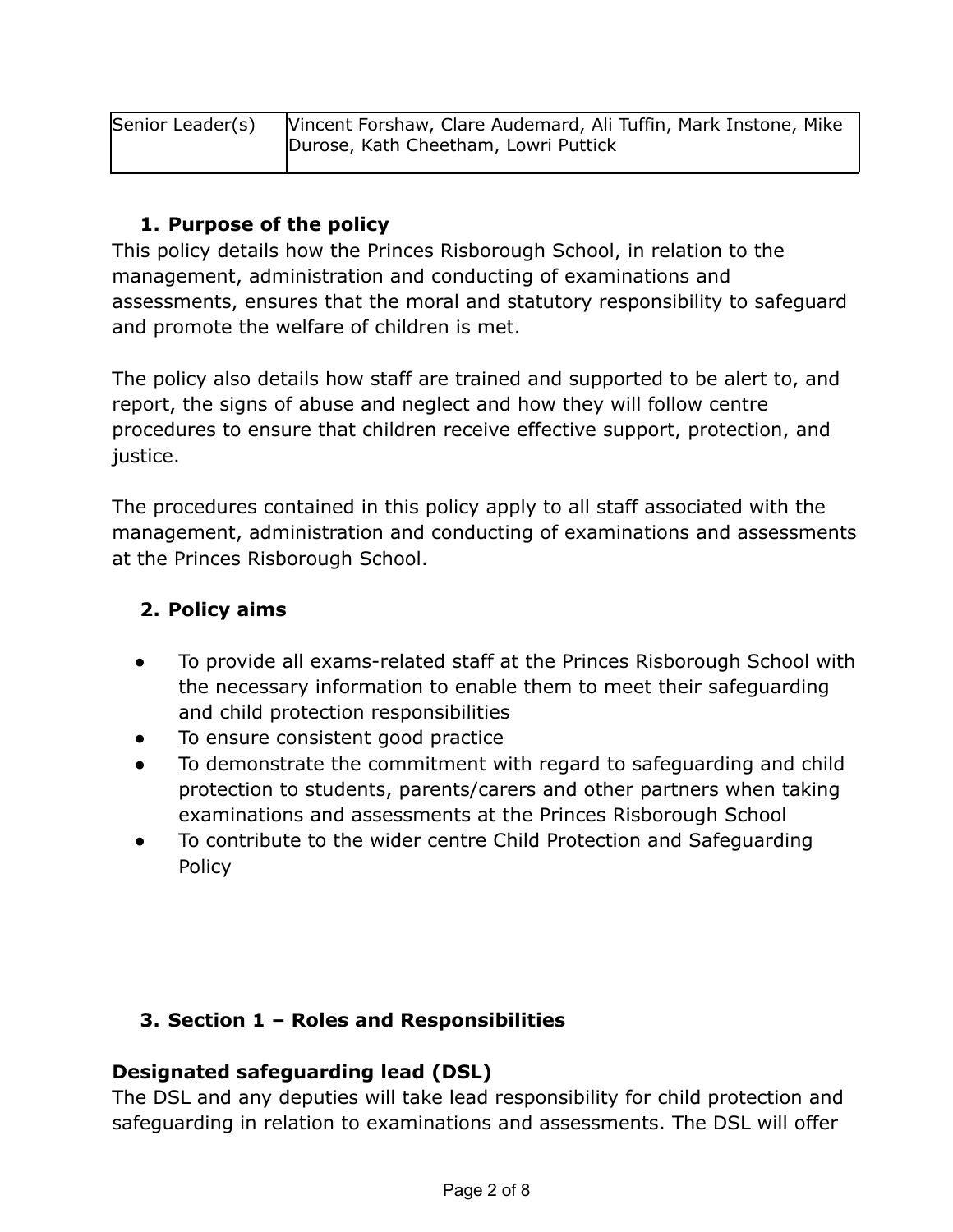advice, support and expertise in all matters relating to child protection and safeguarding in relation to examinations and assessments etc.

## **Exams officer**

The Exams Officer will support the DSL as directed, and also undertake all relevant training etc.

## **Other exams staff**

Exam assistants, invigilators, facilitators of access arrangements etc. will undertake training as directed by the DSL, report child protection and safeguarding issues/concerns in line with centre processes/policy etc.

# **4. Section 2 – Staff**

## **Recruitment**

The Princes Risborough School ensures that only 'suitably qualified and experienced adults' are employed in the management, administration and conducting of examinations and assessments. This is supported by the safer recruitment process which includes:

- completing an application form which includes their employment history and explains any gaps in that history
- providing two referees, including at least one who can comment on the applicant's suitability to work with children
- providing evidence of identity and qualifications
- verifying their mental and physical fitness to carry out their work responsibilities
- verifying their professional qualifications, as appropriate
- carrying out further additional checks, as appropriate, on candidates who have lived or worked outside of the UK, including (where relevant) any teacher sanctions or restrictions imposed by a European Economic Area professional regulating authority, and criminal records checks or their equivalent
- asking for written information about previous employment history and check that information is not contradictory or incomplete. We will seek references on all short-listed candidates, including internal candidates, before interview. We will scrutinise these and resolve any concerns before confirming appointments.
- if offered employment, be checked in accordance with the Disclosure and Barring Service (DBS) regulations as appropriate to their role. This will include: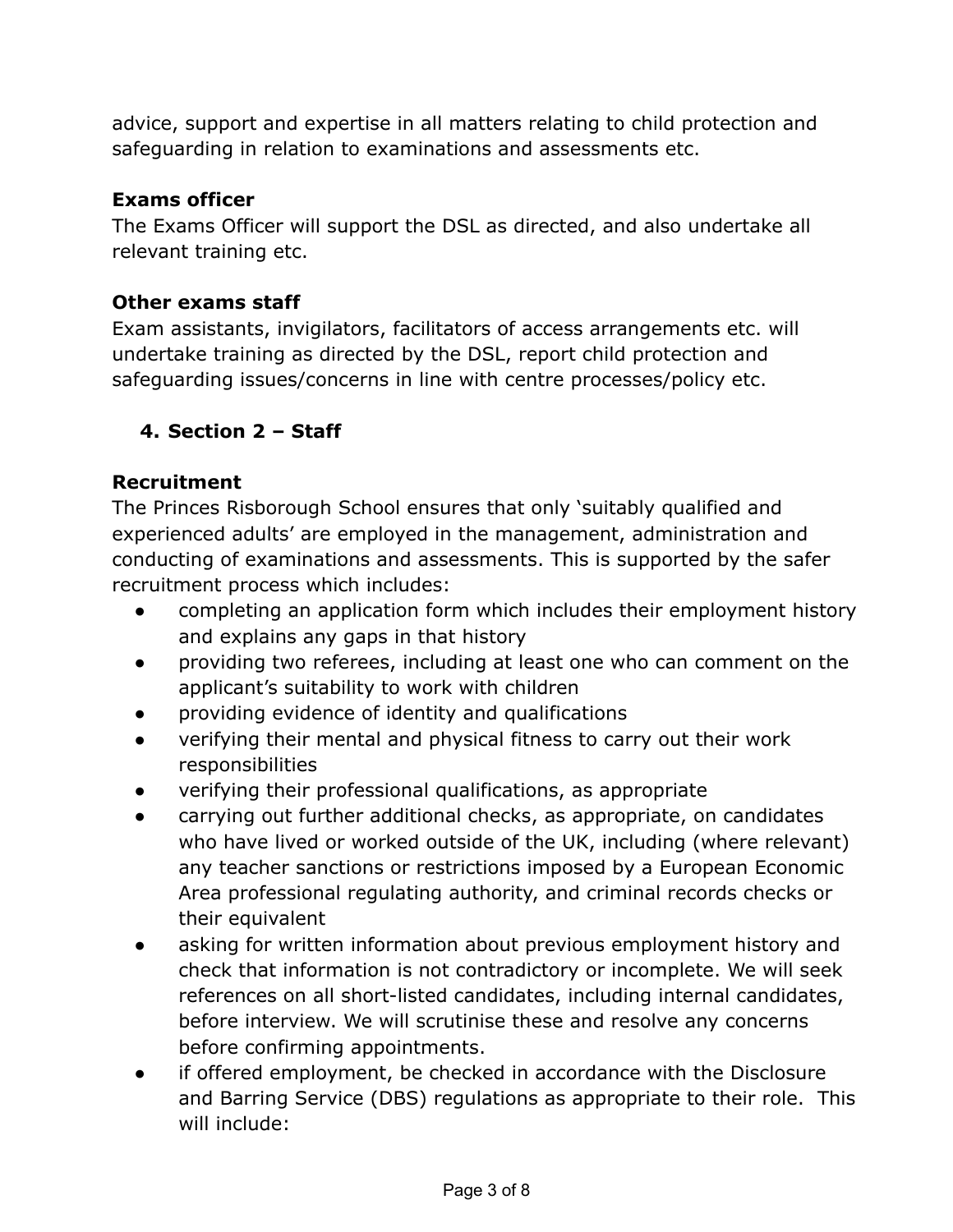- o an enhanced DBS check and a barred list check for those including unsupervised volunteers engaged in Regulated Activity
- $\circ$  an enhanced DBS check without a barred list check for all volunteers not involved in Regulated Activity but who have the opportunity of regular contact with children
- o ensuring that this member of staff has a subscription to the DBS Update Service (where relevant)
- if offered employment, provide evidence of their right to work in the UK
- be interviewed by a panel of at least two school leaders/governors, if shortlisted]

## **DBS check information**

All information on the checks carried out on those who are employed solely for the purpose of periodic exams-related activity, such as external invigilators/facilitators, will be recorded in the centre's single central record (SCR). Copies of these checks, where appropriate, will be held in individuals' personnel files.

## **Existing staff**

Although there is no statutory requirement to update DBS checks for existing staff, external invigilators/facilitators will undertake a 'rolling DBS check' every 3 years.

If there are concerns about an existing member of staff's suitability to work with children, all relevant checks will be carried out as if the individual was a new member of staff. This action will also be taken if an individual moves from a post that is not regulated activity to one that is.

Anyone who has harmed, or poses a risk of harm, to a child or vulnerable adult will be referred to the DBS:

- Where the 'harm test' is satisfied in respect of the individual (i.e., that no action or inaction occurred but the present risk that it could was significant)
- Where the individual has received a caution or conviction for a relevant offence
- If there is reason to believe that the individual has committed a listed relevant offence, under the Safeguarding Vulnerable Groups Act 2006 (Prescribed Criteria and Miscellaneous Provisions) Regulations 2009
- If the individual has been removed from working in regulated activity (paid or unpaid) or would have been removed if they had not left

## **'Break in service'**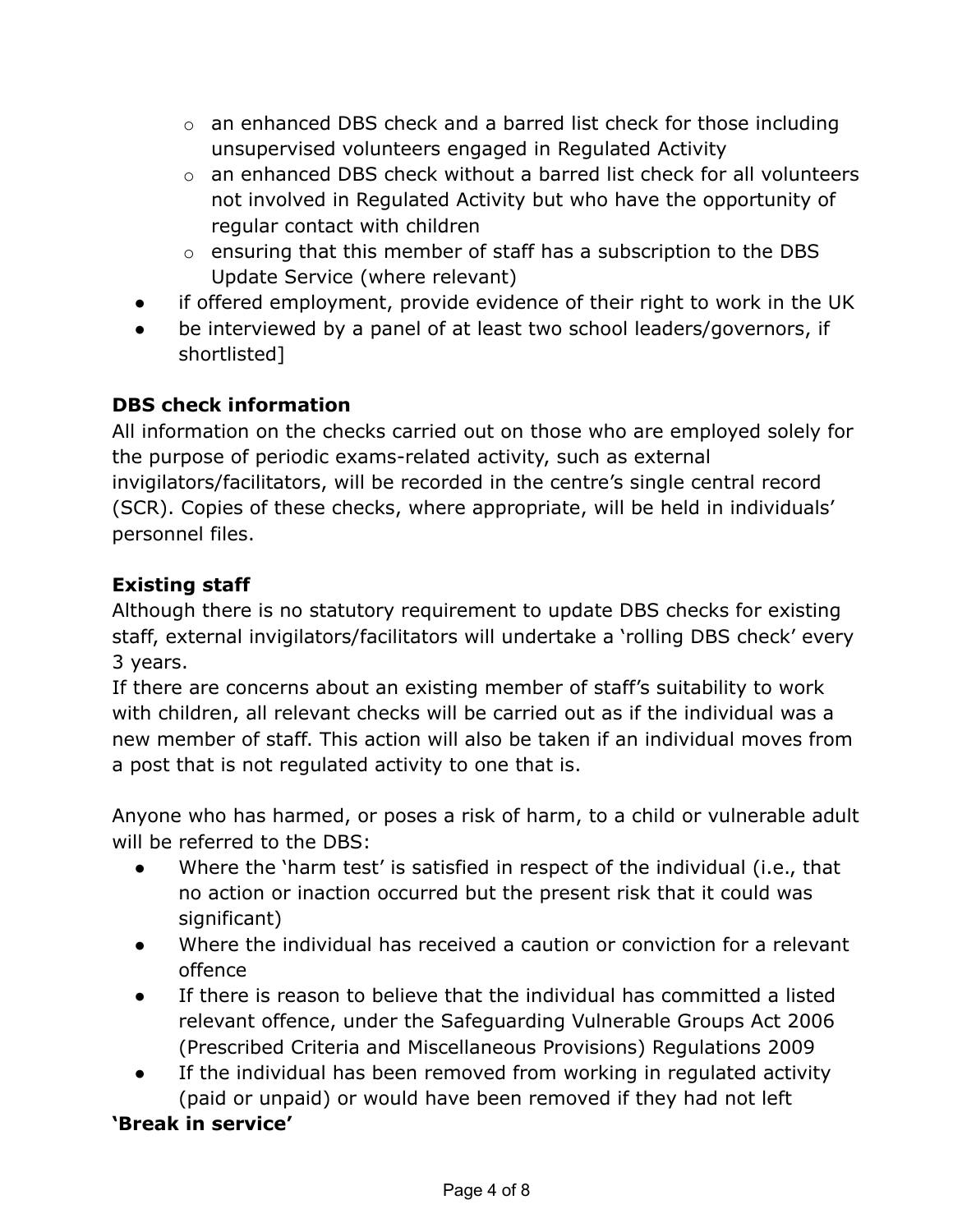To comply with 'break in service' regulations, all external invigilators/facilitators will be required to register with the DBS Update Service on an annual basis and provide consent for the designated senior member of staff in charge of safeguarding arrangements to carry out an online check to view the status of their existing standard or enhanced DBS certificate. This will not apply to any invigilators who meet the 'frequency test' at the Princes Risborough School – e.g., working 3 or more times in a 30-day period, or attending the centre at least every 3 months for training, updates etc. By registering with the Update Service, these staff will be permitted to attend on any day during an exam series (providing they can supply an updated Disclosure Certificate and ID) without the need for additional checks or any additional attendance at the Princes Risborough School.

## **Agency staff**

Written notification will be obtained from any agency or third-party organisation that it has carried out the necessary safer recruitment checks that we would otherwise perform. A check will also be performed to confirm that the person presenting themselves for work is the same person on whom the checks have been made.

# **5. Section 3 – Supporting staff**

All exams staff at the Princes Risborough School are made aware of the good practice guidelines and staff code of conduct in relation to child protection and safeguarding.

They are informed and updated on the contents of the centre Child Protection and Safeguarding Policy by training sessions and online information.

| Date delivered Details of | training/information<br>delivered            | Audience (e.g. invigilators, access<br>arrangements facilitators etc.) |
|---------------------------|----------------------------------------------|------------------------------------------------------------------------|
| 2022                      | Online training from the<br>National College | Invigilators                                                           |
|                           |                                              |                                                                        |
|                           |                                              |                                                                        |

Training/information delivered

## **6. Section 4 – Areas covered**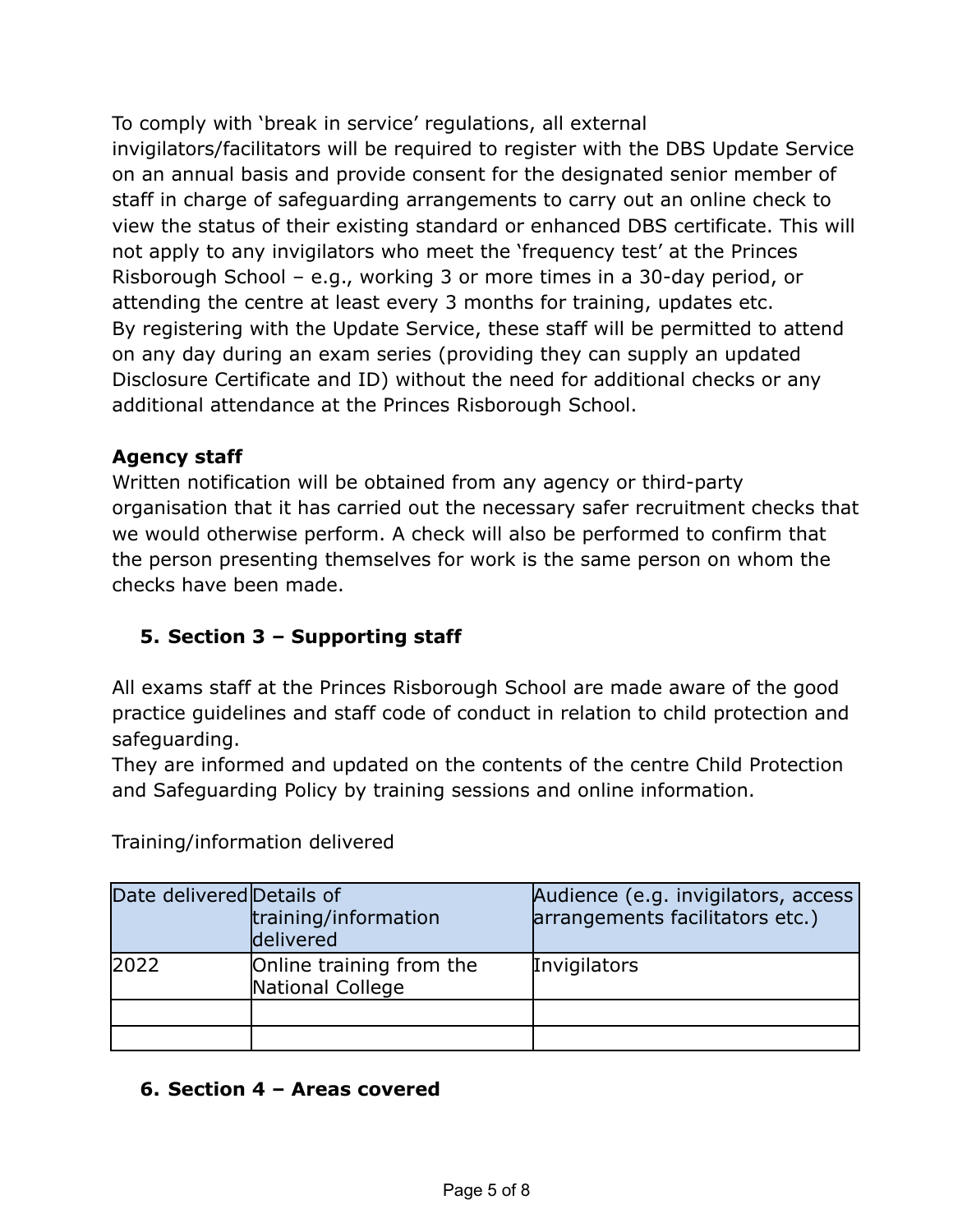All exams staff will be trained/updated on the following areas to ensure that they are complying with the centre policy on child protection and safeguarding:

- Abuse of position of trust
- Children who may be particularly vulnerable
- Children with special educational needs and disabilities or have mental health needs
- Early help
- Reporting attendance concerns
- Staff reporting concerns about a colleague or other adult who works with children (Whistleblowing)
- Complaints procedure
- **•** Site security
- Confidentiality and information sharing
- Photography and images
- Child protection procedures
- Recognising abuse physical abuse, emotional abuse, sexual abuse and neglect
- Indicators of abuse
- Taking action
- If a member of staff or volunteer is concerned about a pupil's welfare
- If a pupil discloses to a member of staff or volunteer
- Bullying, peer on peer abuse and harmful sexual behaviour
- Peer on peer sexual violence and sexual harassment
- Youth produced sexual imagery
- Serious violence
- Child sexual exploitation (CSE) and child criminal exploitation (CCE)
- So-called 'honour based' abuse
- Female genital mutilation
- Forced marriage
- Protecting children from radicalisation and extremism
- Domestic abuse

# **7. Section 5 – Reporting**

The process for staff to report issues/concerns relating to child protection and safeguarding is:

Speak to the Designated Safeguarding Lead (DSL) or Additional Designated Safeguarding Leads about their concerns

In the event of an emergency, find a relevant trained member of the Safeguarding Team as per the posters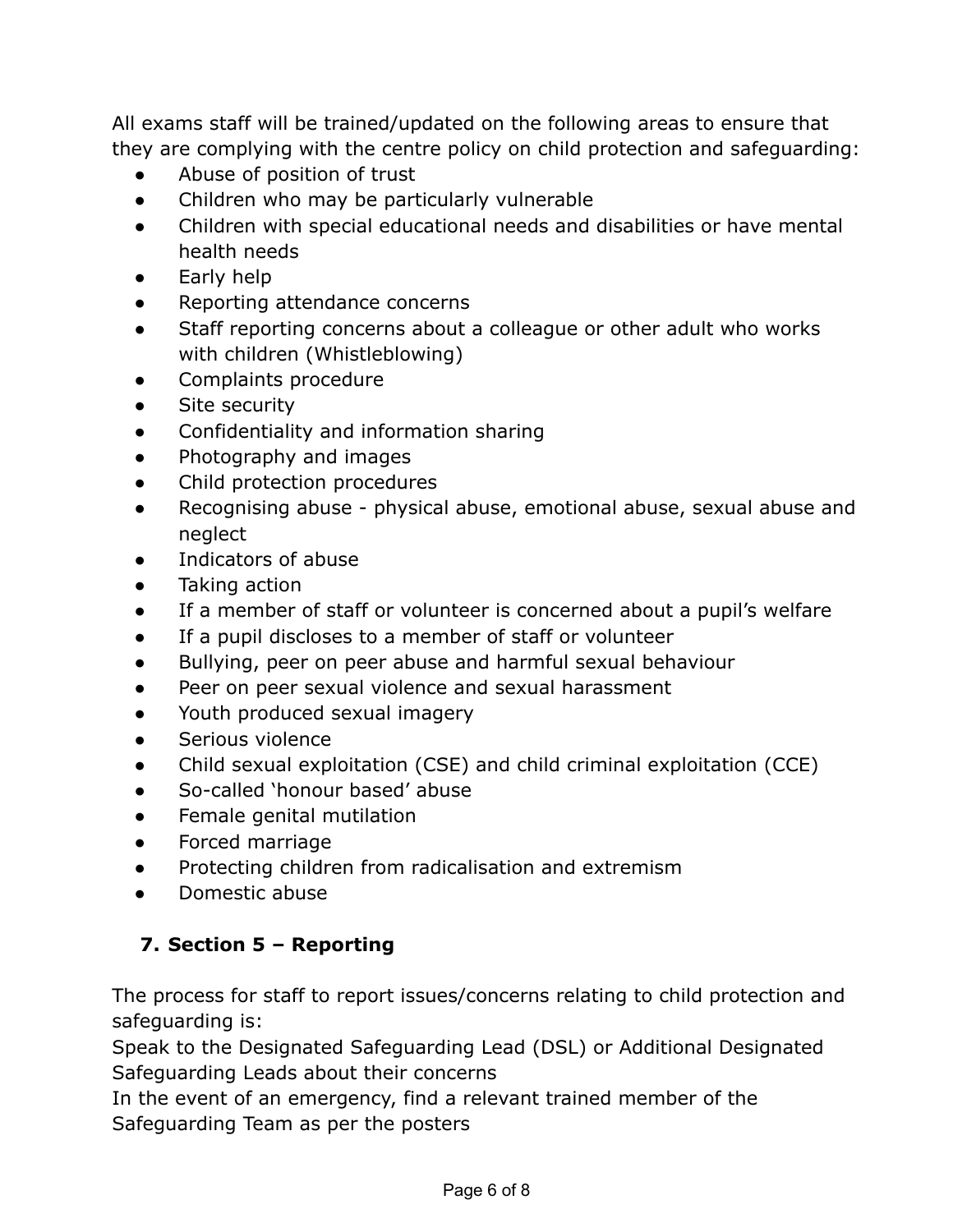Log onto 'CPOMS' and report your concern.

If a member of staff needs to make a complaint/report a colleague or other adult who works with children (whistleblowing), they should, report any concerns they have about a member of staff

directly to the Headteacher. This includes self-reporting if you are worried about something that happened. If your concerns are about the Headteacher specifically please refer this to the chair of governors and the Local Authority Designated Officer (LADO)

If you have a concern about a member of staff working with children (in either a paid or voluntary capacity) please contact the Local Authority Designated Officer (LADO) for Bucks CC Phone: 01296 382070 Email: [secure-LADO@buckscc.gov.uk](mailto:secure-LADO@buckscc.gov.uk)

## **8. Section 6 - Protocols for one-to one support/supervision**

Where staff are engaged in invigilation/facilitation and/or centre supervision on a one-to one basis with a candidate the following protocols should be followed.

#### **Summoning immediate assistance in case of any concern**

The invigilator is allowed their phone into the examination room as a matter of summoning for help from the Examinations Officer. If needed the Examinations Officer on arrival will contact the DSL or team if they are unable to sort the issue.

#### **Leaving the examination room temporarily**

Where a member of staff may accompany a candidate requiring a toilet break, the member of staff is required to first check that the facilities are unoccupied, and while the student is in the toilet the invigilator is to stand at the entrance to the facility.

Where a member of staff may accompany a candidate who is feeling unwell the invigilator is to take the student out for some fresh air and remain with the student. If the student feels better, they are able to re-enter the exam room and have the designated time given to complete the examination. If the student feels unwell they are to go to the medical room, but are not allowed their phone until the examination is complete. If the invigilator leaves the student in the medical room, the student is then in the care of the receptionists, who are aware that the student is not allowed to leave or use a mobile phone. If the medical room is packed, the student will be required to sit